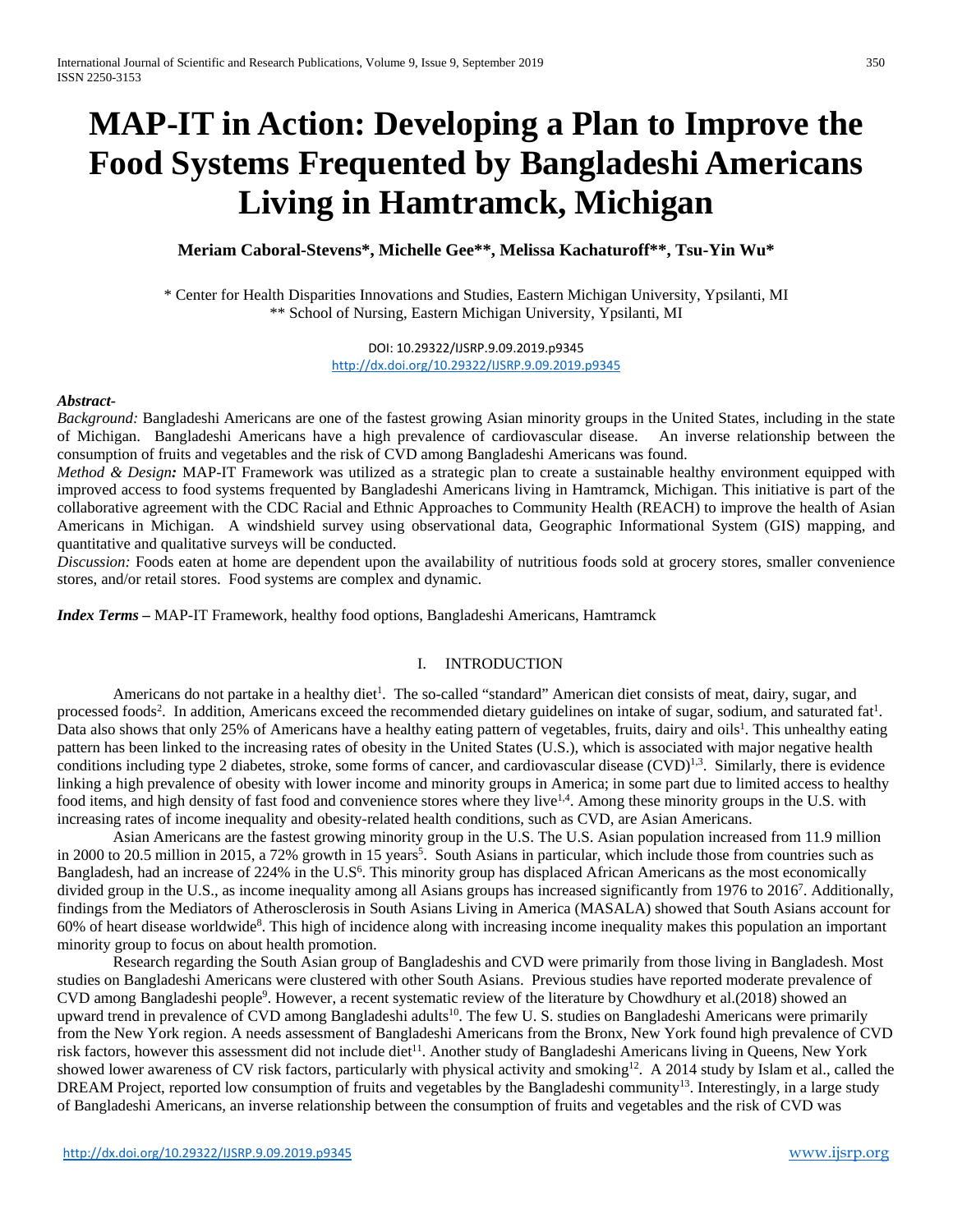International Journal of Scientific and Research Publications, Volume 9, Issue 9, September 2019 351 ISSN 2250-3153

found<sup>14</sup>. To date, there is a gap in initiatives and research to address health disparities among Bangladeshi Americans in relation to CVD.

### II. PURPOSE

The purpose of this paper is to present a strategic plan, utilizing the MAP-IT Framework, to create a sustainable healthy environment equipped with improved access to food systems frequented by Bangladeshi Americans living in Hamtramck, Michigan. This project is one of the domains of the collaborative agreement between Eastern Michigan University's (EMU) Center for Health Disparities Innovation and Studies, and the Centers for Disease Control and Prevention's Racial and Ethnic Approaches to Community Health (CDC-REACH). The culminating goal of this project is to increase availability or accessibility of healthy food options for Bangladeshi Americans from this community.

### III. THEORETICAL FRAMEWORK

MAP-IT is a program-planning tool adapted from Healthy People used as a framework to create a healthy community<sup>15</sup>. MAP-IT is an acronym that stands for mobilize, assess, plan, implement, and track. The framework has five steps – 1) Mobilizing individuals and communities to form a coalition; 2) Assessing the needs, as well as the assets and strengths of the community; 3) Planning strategies to achieve vision or goals; 4) Implementing plan using action steps; and 5) Tracking progress over time<sup>15</sup>. Figure 1 presents the flow diagram of how MAP-IT was used for this project.





## IV. IDENTIFICATION OF PRIORITY POPULATION

Bangladeshi Americans are one of the fastest growing Asian minority groups in the U.S. There are approximately 185,000 Bangladeshi people in the U.S., an increase of over 100,000 since 200716. Michigan is one of the states experiencing a 39% growth in Asian immigrants in the U.S., including Bangladeshi Americans<sup>6</sup>. The majority of the Bangladeshi Michiganders live in Hamtramck, Detroit, and southern Macomb County areas<sup>6</sup>. In 2017, there were an estimated 2,779 Bangladeshi Americans living in Michigan, the majority in Hamtramck, an area north of Detroit<sup>17</sup>. The population of Bangladeshi Americans living in Hamtramck is of such significance that the City of Detroit, among other stakeholders, have begun a neighborhood rehabilitation project branding the area "Banglatown"<sup>18</sup>. Pew Research Center, however, reported that in 2015 approximately 24.2% of Bangladeshi Americans live in poverty<sup>19</sup>. Despite the large influx of Bangladeshi immigrants in the U.S., this population is poorly studied. With the lack of research specific to the Bangladeshi-American population, the exact health disparities faced by this population is difficult to discern.

## V. MAP IT IN ACTION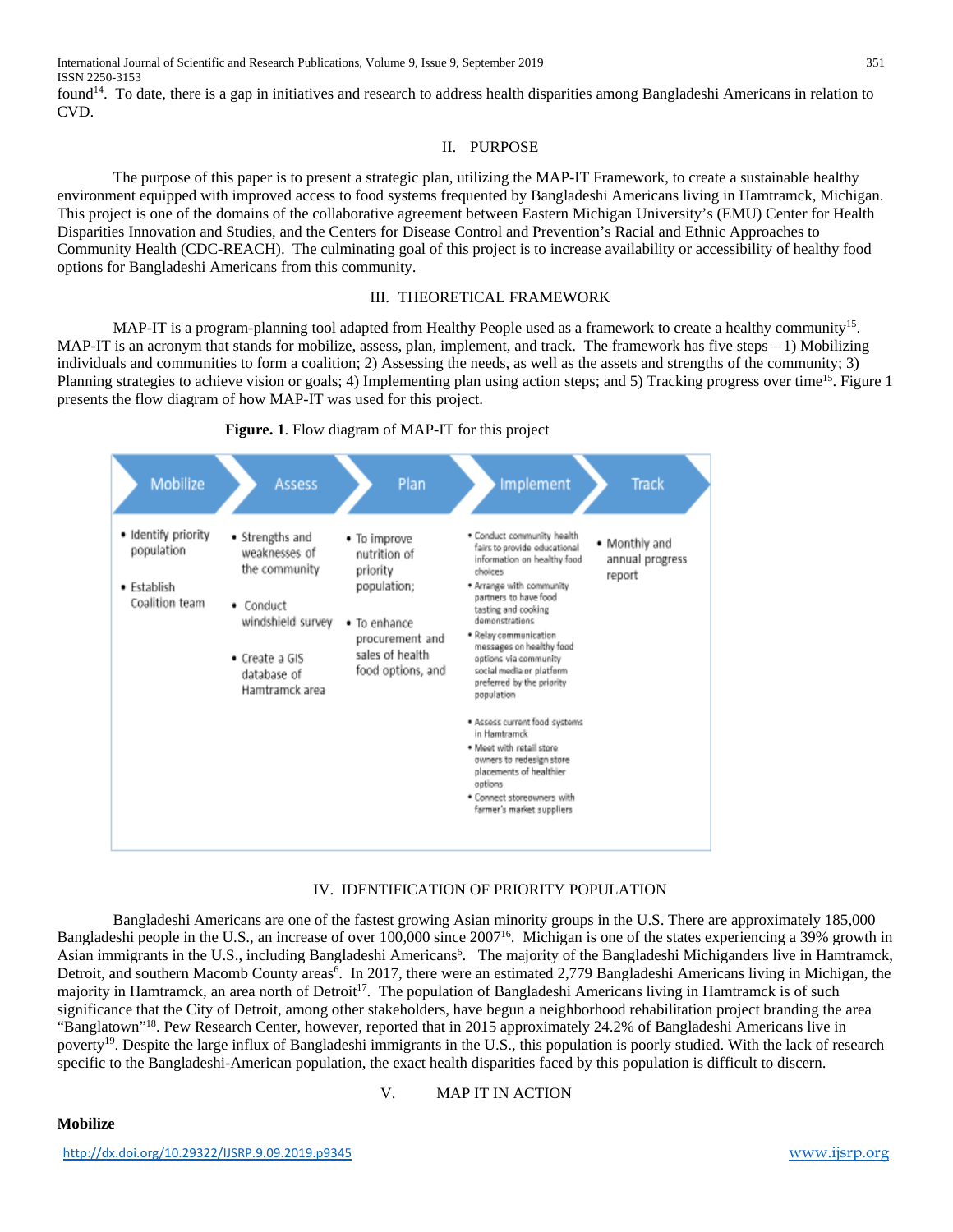International Journal of Scientific and Research Publications, Volume 9, Issue 9, September 2019 352 ISSN 2250-3153

After identifying the priority population, the initial step begins with building a coalition. In order to build healthier communities or cities, community engagement is an important component of any initiative. Getting the local people involved in activities is obligatory. In forming a coalition, one of the major steps is to identify key individuals who should sit at the table to provide input. These individuals may include, but are not limited to, community representatives or leaders from the priority population, legislators, clinicians, and the priority population. Support from these community leaders is critical for the success of any project. For the EMU CDC-REACH initiative, the Bangladeshi American Political Action Committee (BAPAC) is identified as the partner needed moving forward. BAPACis a community-based organization in Hamtramck that has strong social and political affiliations aimed at ensuring the concerns and needs of the Bangladeshi American community are addressed, and that the community has enough access to resources for social and economic empowerment<sup>20</sup>. The organization will guide the EMU CDC-REACH group of the best possible way to identify community problems, conduct needs assessment, and develop strategies to address problems. In addition, stakeholders from the local health department, legislators, and priority population will be invited into all of the discussions.

#### **Assess**

The next step is to assess the strengths and weaknesses of the community to identify what the needs of the community are to develop a realistic plan. Hamtramck is a city in Wayne County, which is surrounded by the city of Detroit<sup>18</sup>. The total city area is 2.09 square miles, and is about 5 miles from the center of Detroit. The area in Hamtramck where the Bangladeshi American community resides is urban, with a mix of residential, school, commercial, and industrial buildings. In 2017, it was reported that heart disease was the leading cause of death in Hamtramck<sup>21</sup>. The assessment focus of this part of the CDC-REACH initiative will be on nutrition standards and the food systems, which may positively influence the rate of heart disease.

Assessment of community resources includes performing an electronic search of public records, conducting a windshield survey of Hamtramck, creating a Geographic Information System (GIS) map, and conducting quantitative and qualitative surveys of the convenience and retail stores in the area. The EMU CDC-REACH geospatial data analytical team will create a health thematic map of the area of Hamtramck using GIS. This GIS map will identify locations of various infrastructures such as the number of convenience, retail and grocery stores, fast food restaurants, food pantries, and farmers markets. In addition, spatial accessibility analysis will be conducted to examine factors associated with higher accessibility. GIS mapping for this project will focus on the area where the Bangladeshi American reside, in a proximity region along the local main road, Conant Street. GIS mapping and spatial analysis is an innovative way to organize, visualize and assess the environmental factors of community and provide useful insight for action plans.

### **Plan**

The third step is to develop strategic plans to improve nutrition of the priority population. The five-year strategic plans are part of the collaborative agreement with the CDC-REACH initiative. Strategic plans specific for this proposed project include: 1) to improve nutrition of priority population and 2) to enhance procurement and sales of health food options. Through this agreement with the CDC-REACH, the overall goals are to increase the number of places in Hamtramck selling fruits and vegetables, and to improve/increase access for Bangladeshi Americans living in Hamtramck to healthier food options. Table 1 presents the workplan relating to the strategies.

| <b>Strategic Plan 1:</b> Improve nutrition of priority population                                     |                                                       |                                     |  |  |  |
|-------------------------------------------------------------------------------------------------------|-------------------------------------------------------|-------------------------------------|--|--|--|
| <b>Indicator</b>                                                                                      | <b>Action Steps</b>                                   | <b>Measurement</b>                  |  |  |  |
| Improve/increase                                                                                      | Conduct community health fairs to provide<br>1.       | Quantitative $-1$ ) survey on       |  |  |  |
| consumption of                                                                                        | educational information on healthy food               | knowledge, beliefs, behaviors,      |  |  |  |
| healthier food options                                                                                | choices                                               | and attitudes about food choices;   |  |  |  |
| for Bangladeshi                                                                                       | Arrange with community partners to have<br>2.         | 2) risk factor survey of            |  |  |  |
| Americans                                                                                             | food tasting and cooking demonstrations               | Bangladeshi Americans living in     |  |  |  |
|                                                                                                       | Relay communication messages on healthy<br>3.         | Hamtramck.                          |  |  |  |
|                                                                                                       | food options via community social media or            | 3) audience survey on food          |  |  |  |
|                                                                                                       | platform preferred by the priority population         | choices                             |  |  |  |
| Strategic Plan 2: Enhance procurement and sales of healthy food options by working with food vendors, |                                                       |                                     |  |  |  |
| distributors and producers                                                                            |                                                       |                                     |  |  |  |
| <b>Indicator</b>                                                                                      | <b>Action Steps</b>                                   | <b>Measurement</b>                  |  |  |  |
| 2.1 Assessment of food                                                                                | Assess current food systems or retail stores in<br>1. | Quantitative $-1$ ) Nutrition       |  |  |  |
| system                                                                                                | <b>Hamtramck</b>                                      | <b>Environment Measures Survey-</b> |  |  |  |
|                                                                                                       | Identify challenges encountered with                  | Convenience Stores (NEMS-           |  |  |  |
|                                                                                                       | procurement and sales of healthier food               | CS); GIS mapping of different       |  |  |  |
|                                                                                                       | options.                                              | convenience or retail stores        |  |  |  |
|                                                                                                       | Assess willingness of food retail storeowners<br>3.   | locations in Hamtramck, and         |  |  |  |

**Table 1.** Workplan on how to implement strategic plans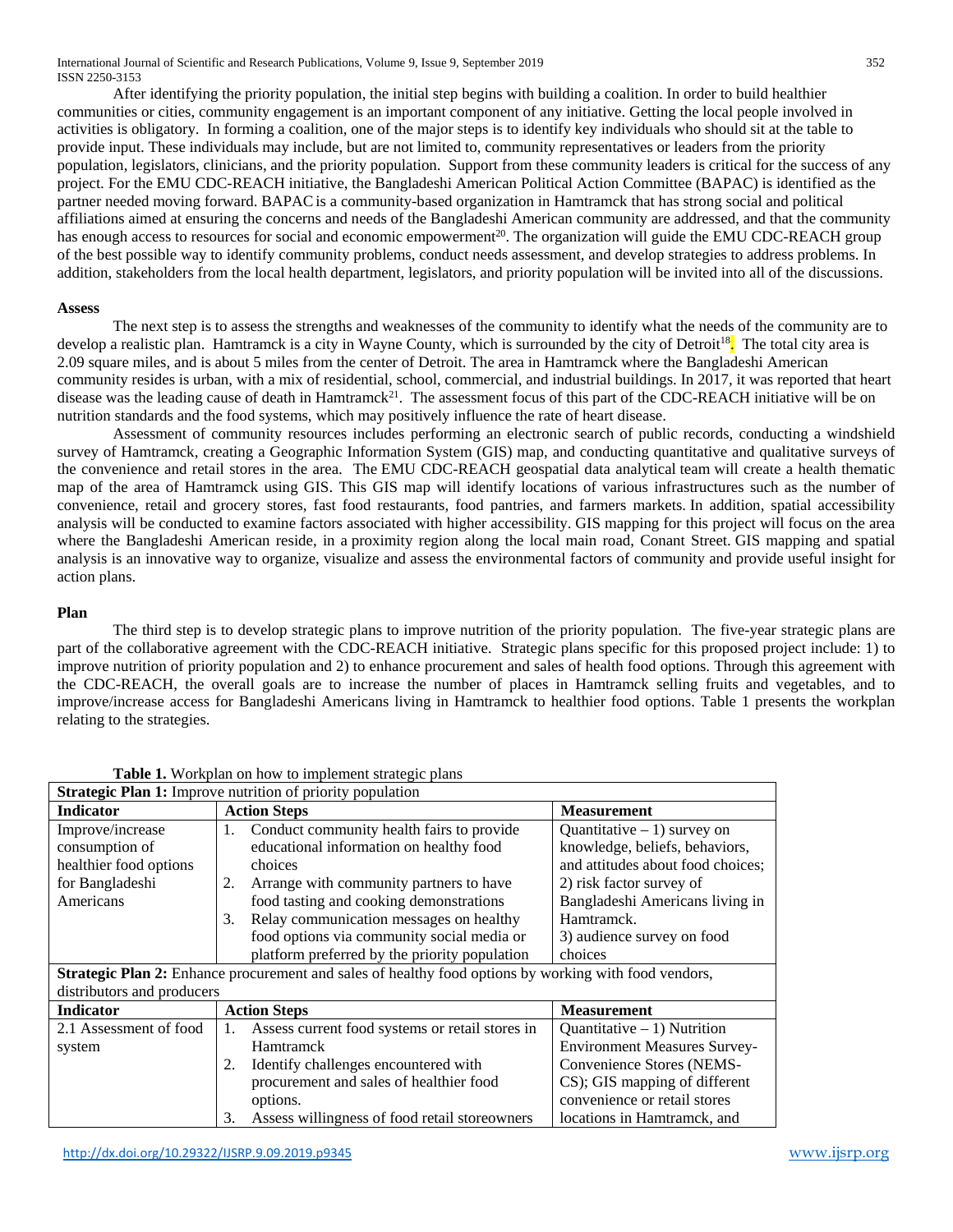|                           | 4. | to make changes in the store to accommodate<br>healthy food options.<br>Assess the availability of suppliers of fruits,<br>vegetables and health foods for local food<br>retail storeowners. | transportation routes to these<br>stores; long-term survey on<br>storeowners' procurement and<br>sales of healthier food options.<br>2) windshield survey of<br>Hamtramck food environment, |
|---------------------------|----|----------------------------------------------------------------------------------------------------------------------------------------------------------------------------------------------|---------------------------------------------------------------------------------------------------------------------------------------------------------------------------------------------|
|                           |    |                                                                                                                                                                                              | Qualitative - interview of                                                                                                                                                                  |
|                           |    |                                                                                                                                                                                              | storeowners                                                                                                                                                                                 |
| 2.2 Increase the number   | 1. | Meet with retail store owners to redesign store                                                                                                                                              | Quantitative $-$ survey on the                                                                                                                                                              |
| of retail stores who will |    | placements of healthier options                                                                                                                                                              | amount of health food options                                                                                                                                                               |
| procure and sell healthy  | 2. | Connect store owners with farmers markets                                                                                                                                                    | procured and sold                                                                                                                                                                           |
| food options              | 3. | Relay communication messages to retail                                                                                                                                                       |                                                                                                                                                                                             |
|                           |    | storeowners on healthy food choices.                                                                                                                                                         |                                                                                                                                                                                             |

### **Implement**

Implementation stage is the action plan. Table 1 includes action steps for this initiative. Additional activities will include developing a communication plan for the priority population and coalition partners, and developing monitoring process to evaluate progress. The EMU CDC-REACH team has partnered with state-wide Asian Americans Coalition toward Innovative Visionary Environment (ACTIVE) Coalition to gather input from the target community and promote program activities.

### **Track**

Tracking progress is the last phase of the framework. Tracking progress involves analyzing the data and reporting on the progress. The EMU and CDC-REACH teams will review monthly and annual progress reports of the project. In addition, data collected from the windshield surveys, and quantitative and qualitative data, which include the GIS map will be evaluated and analyzed. Tracking progress will also include evaluation of the coalition partners on their involvement of assessing community needs, developing and implementing intervention strategies.

## VI. DISCUSSION

The aim of this project is to increase availability and accessibility of healthier food options for Bangladeshi Americans living in Hamtramck, Michigan. Targeting the food system may be an unconventional path to addressing health disparities related to CVD in this population. Food systems are complex and dynamic. Food systems are defined as, *an interconnected web of activities, resources and people that extends across all domains involved in providing human nourishment and sustaining health, including production, processing, packaging, distribution, marketing, consumption, and disposal of food. The organization of food system reflects and responds to social, cultural, political, economic, health and environmental conditions and can be identified at multiple scales, from household kitchen to a city, county, state or nation*<sup>22</sup>.

The American Heart Association had identified a healthy food system and a sustainable food system. A healthy food system is one that promotes health individually and across various cultures using a diet that is nutrient-dense; whereas a sustainable food system is described as a food system that meets the current population needs without compromising the needs of future generations<sup>23</sup>. Food systems extend from production, distribution, and processing of food, of which it connects food to the health of the people and the environment<sup>24</sup>. A report presented by the World Health Federation showed how food systems contribute to diet patterns that increase risk of illness of the population<sup>25</sup>.

There are different hierarchies in the food system<sup>25</sup>. Individuals, household, and local and regional food systems are the focus of this project. Food consumption is an individual choice25. An individual interacts several ways with food systems. It could be from the type of foods purchased for their own consumption. For example, the 5% vegetarians and 3% vegan in the U.S.<sup>26</sup> are more likely to patronize stores that sell vegetarian or vegan products. For Bangladeshi Americans, dal is one of their staple foods, which can be purchased in stores that sell this culturally specific food item. Next, a person's decision about food can be aggregated at the household level, which may provide an understanding on how families interact with the food system<sup>24</sup>. Foods eaten at home are not only dependent upon the availability of nutritious or quality foods sold at stores<sup>27</sup>, but also on household financial resources. Food insecurity is a condition in which there is a lack of financial resources for food at the household level<sup>28</sup>. In 2016, an estimated 40 million Americans, which include 12 million children, were food insecure<sup>28</sup>. Food insecurity and poverty are closely related. Household wages and expenses can predict food insecurity in families<sup>28</sup>. Understanding the household hierarchy may be useful in capturing the picture of the local or regional food systems. A local food system is described as the distance between consumers and food products; whereas a regional food system are in place-based<sup>28</sup>. In this project, Hamtramck is the area where the regional food systems will be located, whereas Conant Street is where the local food systems are located, which is the closest to where most Bangladeshi Americans reside.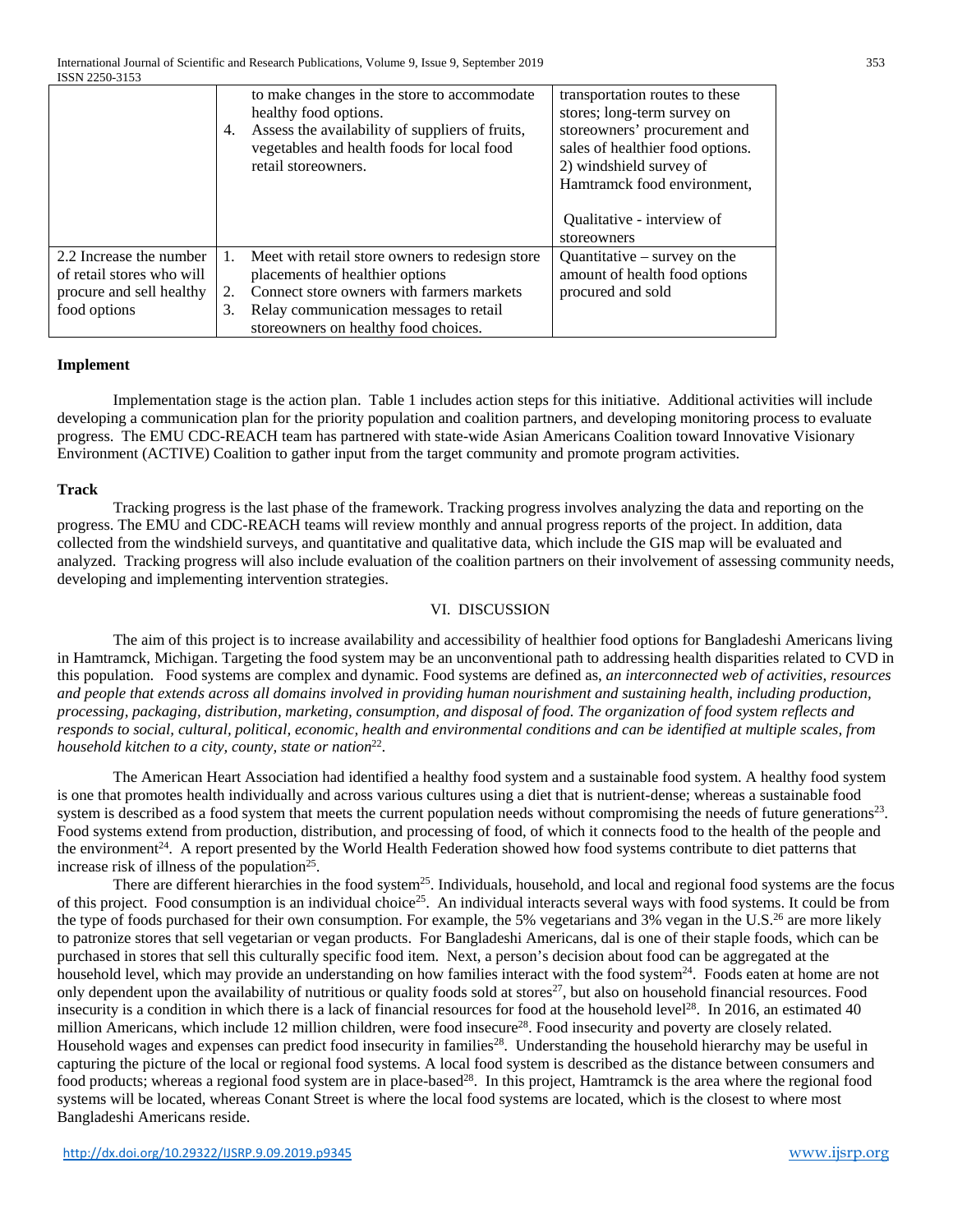International Journal of Scientific and Research Publications, Volume 9, Issue 9, September 2019 354 ISSN 2250-3153

The inconsistency in the current dietary patterns among Americans may be due to the food system that is in place, which precludes healthy foods as the default choice<sup>23</sup>. This means that people may not have a choice on the types of food to buy because of the lack of healthier food options sold in the stores where they purchase food. There is evidence that showed how food environment or the availability of stores in the neighborhood and the products they carry have substantial influence in diet quality for low-income households<sup>27</sup>. There are fewer chain stores in urban areas, however smaller convenience or retail stores are prevalent. Convenience or retail stores commonly carry a relatively high amount of processed food and generally of lower quality, and far more expensive than the supermarkets. Low income, minority groups who have proximity to fast food restaurants and small food stores tend to consume fewer fruits and vegetables<sup>27</sup>. In addition, residents living closest to stores with no vegetable shelf space have the lowest amount of vegetable consumption. It is however, suggested that when it comes to staple foods, devoted shelf space has less influence on sales than specialty shelf space<sup>27</sup>.

Unhealthy dietary patterns have been identified as risk factors to several leading causes of morbidity and mortality. The food systems in the U.S. may be a contributing factor to some diet-related health problems, including obesity, diabetes, and CVD. This was confirmed in a systematic review of the literature by Malambo et al. that showed the relationship between neighborhood environment attributes and CVD risk factors<sup>29</sup>. Food systems analysis may be a helpful approach towards identifying and promoting activities beneficial towards the desired outcome of the project. Using the MAP IT Framework guides researchers on how to approach the food systems analysis of Hamtramck. It also provides detailed and specific activities on how to address issues related to unhealthy dietary patterns within the priority population.

#### VII.CONCLUSION

This paper presents the proposal to discuss a strategic plan using MAP-IT Framework to increase availability and accessibility of fruits and vegetables for the large Bangladeshi American community in Hamtramck. The overarching collaborative agreement with the CDC-REACH will have a significant impact for the Bangladeshi American community in such as this may have the potential to decrease their risk factor to CVD. It is imperative to address risk factors and provide strategies for health promotion and disease prevention to improve health outcomes of this underserved population.

#### References

- [1] U.S. Department of Health & Human Services (2015). *2015-2020 dietary guidelines for Americans 8th ed.* USDHHS and U.S. Department of Agriculture. Retrieved 7/15/19 from:<http://health.gov/dietaryguidelines/2015/guidelines/>
- [2] Grotto, D., & Zied, E. (2010). The standard American diet and its relationship to the health status of Americans. *Nutrition in Clinical Practice, 25(*6), 603-612. doi:10.1177/0884533610386234.
- [3] Micha, R., Penalvo, J. L., Cudhea, F. et al. (2017). Association between dietary factors and mortality from heart disease, stroke, and Type 2 diabetes in the U.S. *Journal of American Medical Association, 217(*9), 912-924. doi:10.1001/jama.2017.0947
- [4] Hilmers, A., Hilmers, DC. & Dave J. (2012). Neighborhood disparities in access to healthy foods and their effects on environmental justice. *American Journal of Public Health, 102(*9), 1644-1654. doi: [10.2105/AJPH.2012.300865](https://dx.doi.org/10.2105%2FAJPH.2012.300865)
- [5] Lopez, G., Ruiz, B. G., & Patten, E. (2017). *Key facts about Asian Americans, a diverse and growing population.* Retrieved 7/31/19 from <https://www.pewresearch.org/facttank/2017/09/08/key-facts-about-asian-americans/>
- [6] Wilkinson, S., & Jew, V. (2015). *Asian Americans in Michigan: Voices from the Midwest.* Detroit: Wayne State University Press. Retrieved March 31, 2019, from Project MUSE database.
- [7] Kochhar, R., & Cilluffo, A. (2018). *Income inequality in the U.S. is rising most rapidly among Asians.* Retrieved 7/23/19 from: [https://www.pewsocialtrends.org/2018/07/12/ incomeinequality-in-the-u-s-is-rising-most-rapidly-among-asians/](https://www.pewsocialtrends.org/2018/07/12/%20incomeinequality-in-the-u-s-is-rising-most-rapidly-among-asians/)
- [8] Volgman, A. S., Palaniappan, L. S., Aggarwal, N. T. et al. (2018). Atherosclerotic cardiovascular disease in South Asians in the U. S.: epidemiology, risk factors, and treatments: a scientific statement from the American Heart Association. *Circulation, 138*(1), e1-e34. doi: 10.1161/cir.0000000000000580
- [9] Harshfield, E., Chowdhury, R., Harhay, M. N. et al. (2015). Association of hypertension and hyperglycaemia with socioeconomic contexts in resource-poor settings: the Bangladeshi demographic and health survey. *International Journal of Epidemiology, 44*(5), 16252-1636. doi:10.1093/ije/dyv087
- [10] Chowdhury, M.Z.I., Haque, M.A., Farhana, Z et al (2018). Prevalence of cardiovascular disease among Bangladeshi adult population: a systematic review and meta-analysis of the studies. *Vascular Health Risk Management, 14,* 165-181. doi:10.2147/VHRM.S166111
- [11] Patel, V. V., Rajpathak, S., & Karasz, A. (2012). Bangladeshi immigrants in New York City: A community based health needs assessment of a hard to reach population. *Journal of Immigrant and Minority Health, 14*(5), 764-773. doi: 10.1007/s10903-011-9555-5
- [12] Patel, M., Boutin-Foster, C., & Phillips, E. (2019). Understanding of cardiovascular disease risk factors among Bangladeshi immigrants in New York City. *Ethnicity & Health, 24*(4), 432-442, doi: 10.1080/13557858.2017.1346191
- [13] Islam, N., Riley, L., Wyatt, L., et al. (2014). Protocol for the DREAM project (diabetes research, education, and action for minorities): a randomized trial of a community health worker intervention to improve diabetic management and control among Bangladeshi adults in NYC. *BMC Public Health, 14*(1), 177-185. doi: 10.1186/1471-2458-14-177
- [14] Miller, V., Mente, A., Dehghan, M. et al. (2017). Fruit, vegetable, and legume intake, and cardiovascular disease and deaths in 18 countries (PURE): a prosepctive cohort study. *The Lancet, 390*(10107), 2037-2049. doi: 10.1016/50140-6736(17)32253-
- [15] Office of Disease Prevention and Health Promotion [ODPHP]) (2019). *Program Planning: MAP-IT: A guide to using Healthy People 2020 in your community.* Retrieved 6/25/19 from:<https://www.healthypeople.gov/2020/tools-and-resources/Program-Planning>
- [16] U.S. Census Bureau (2018). QuickFacts Hamtramck city, Michigan. Retrieved from <https://www.census.gov/quickfacts/fact/table/hamtramckcitymichigan/PST045218>